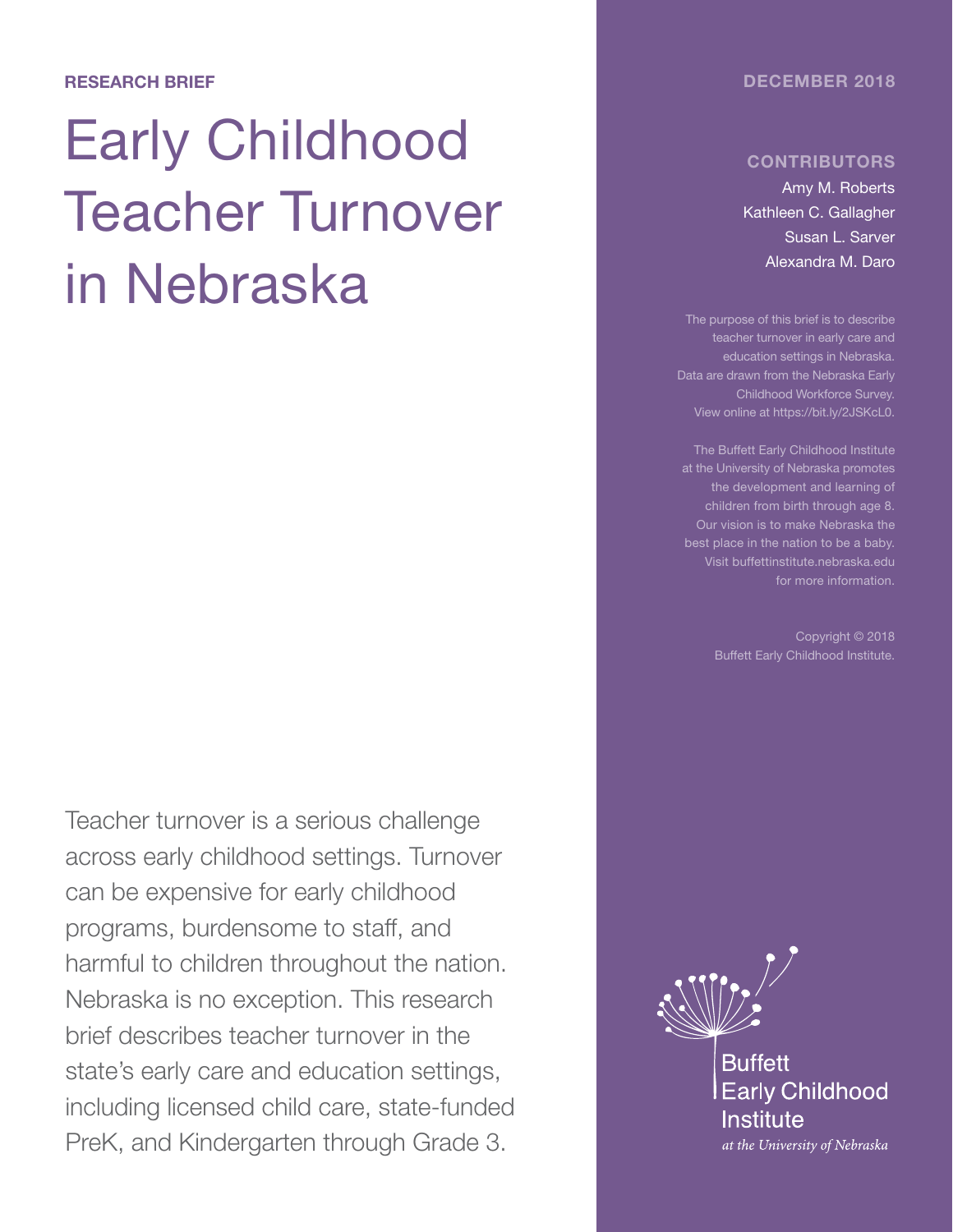# **Background**

Children thrive in environments where they can establish strong relationships with teachers and experience predictable classroom routines<sup>1</sup>. High-quality relationships and routines are even more important for children placed at risk as a consequence of poverty and family stress. Research tells us that the relationship between a child and teacher can serve as a protective factor for children exposed to trauma<sup>1</sup>. Teacher turnover, however, jeopardizes the stability of these important relationships<sup>2</sup>. When teachers leave their positions and are replaced by new teachers, children can be negatively affected<sup>3</sup>.

Turnover is expensive and burdensome to programs, administrators, and staff<sup>4</sup>. In Nebraska, teacher turnover in public schools cost the state between \$6 million and \$13 million in one year alone<sup>5</sup>.

Across studies nationally, annual turnover rates for child care workers range from 26% to 40%. Contributing factors include insufficient compensation and lack of personal and professional support<sup>4</sup>. Despite its importance and its negative impact, little is known about teacher turnover in early childhood settings across Nebraska.

# Research Questions

The following research questions were asked across early childhood programs (licensed child care, state-funded PreK, and K-3):

- 1. What was the average rate of annual teacher turnover?
- 2. According to administrators, what was the most common reason teachers left their employment?
- 3. Which hiring challenges did administrators experience in filling positions?
- 4. On average, how long did it take to fill vacant positions?
- Turnover is expensive and burdensome to programs, administrators, and staff<sup>4</sup>. In Nebraska, teacher turnover in public schools cost the state between \$6 million and \$13 million in one year alone<sup>5</sup>.

# **Methods**

The Buffett Early Childhood Institute surveyed a sample of administrators in early childhood programs in Nebraska in 2015-16 as part of the Nebraska Early Childhood Workforce Survey. Responses from administrators in licensed child care centers ( $n = 166$ ), state-funded PreKindergarten programs (n = 281), and elementary schools ( $n = 175$ ) were considered for the current report. Licensed home-based providers were excluded from the current analysis because most do not employ other staff, rendering turnover less applicable. Child care administrators were asked about turnover in lead and assistant teachers. PreK and K-3 administrators reported turnover in PreK and K-3 teachers respectively. Specific survey items included:

- Think of the last time you advertised a position for your program. How long did it take to fill that position? (months or weeks)
- Have you had difficulty hiring staff because prospective candidates did not have appropriate training and/or certification? (yes/no)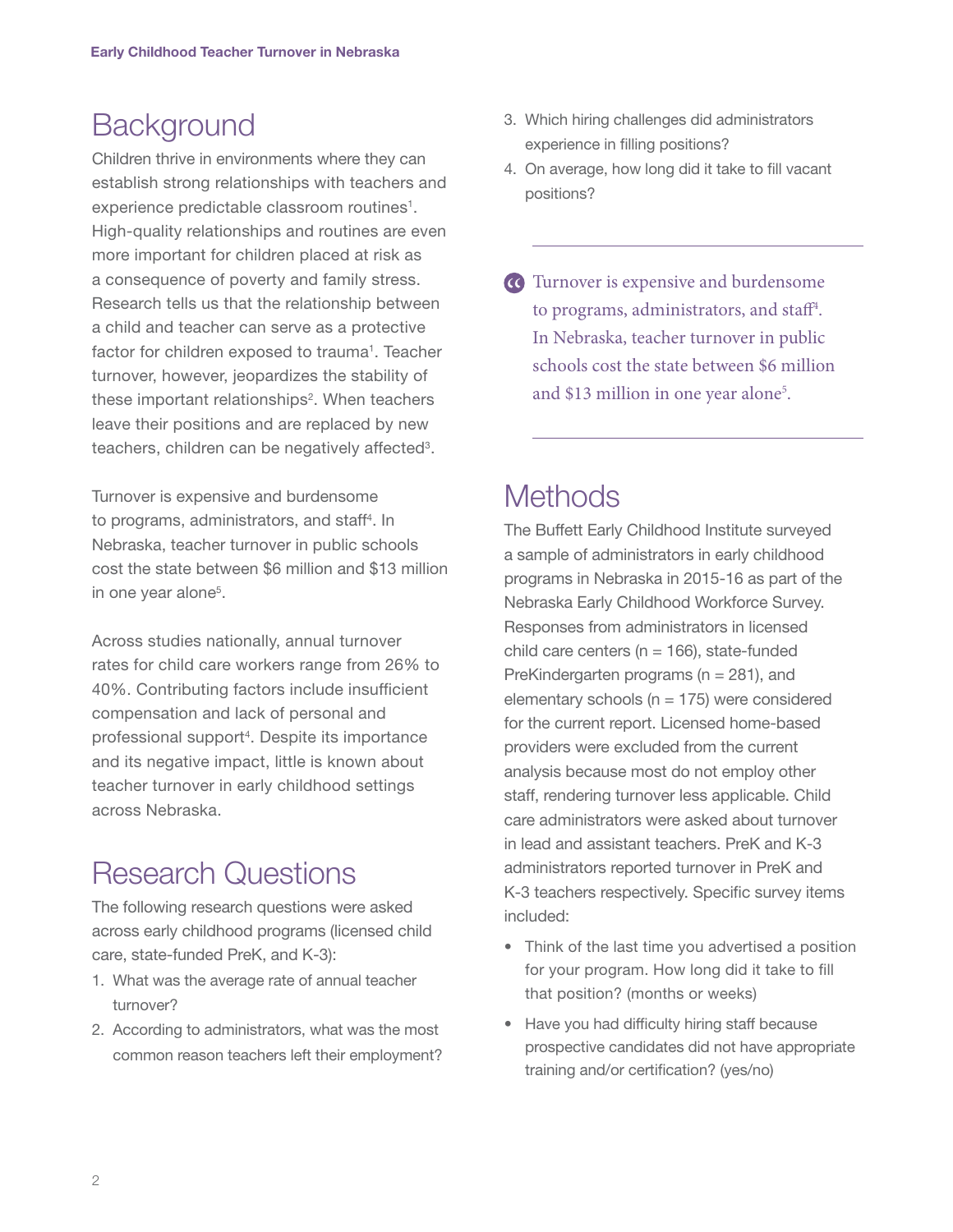- If you had trouble hiring staff, please briefly tell us why. (open-ended)
- In the past 12 months, how many teachers have left and had to be replaced? (number)
- When staff accept other positions, why do they typically leave? (multiple choice: higher salary; better hours; move to new community; occupational change—taking a different type of job other than child care)

Turnover rates were calculated by dividing the number of teachers who left and had to be replaced by the total number of teachers in the center/school. In child care settings, lead and assistant teachers were combined to calculate total teacher turnover. Turnover rates reported here represent the average annual teacher turnover in each respective setting.

Themes were identified from the open-ended survey item, "If you had trouble hiring staff, please briefly tell us why." The most common themes are presented in this research brief.

# **Findings**

Survey data related to teacher turnover are grouped into four categories: turnover rate, reasons for leaving, hiring challenges, and hiring or filling vacant positions.

#### **TURNOVER RATE**

The average annual turnover rate was 26% in child care settings, 15% in PreK settings, and 16% in K-3 settings (Figure 1). Within child care, annual turnover was 36% for assistant teachers and 17% for lead teachers.

#### FIGURE 1 | AVERAGE ANNUAL TEACHER TURNOVER IN NEBRASKA (PERCENTAGE)



Out of 100 Teachers

FIGURE 2 | PERCENTAGE OF ADMINISTRATORS WHO IDENTIFY SALARY AS THE REASON TEACHERS TYPICALLY LEAVE

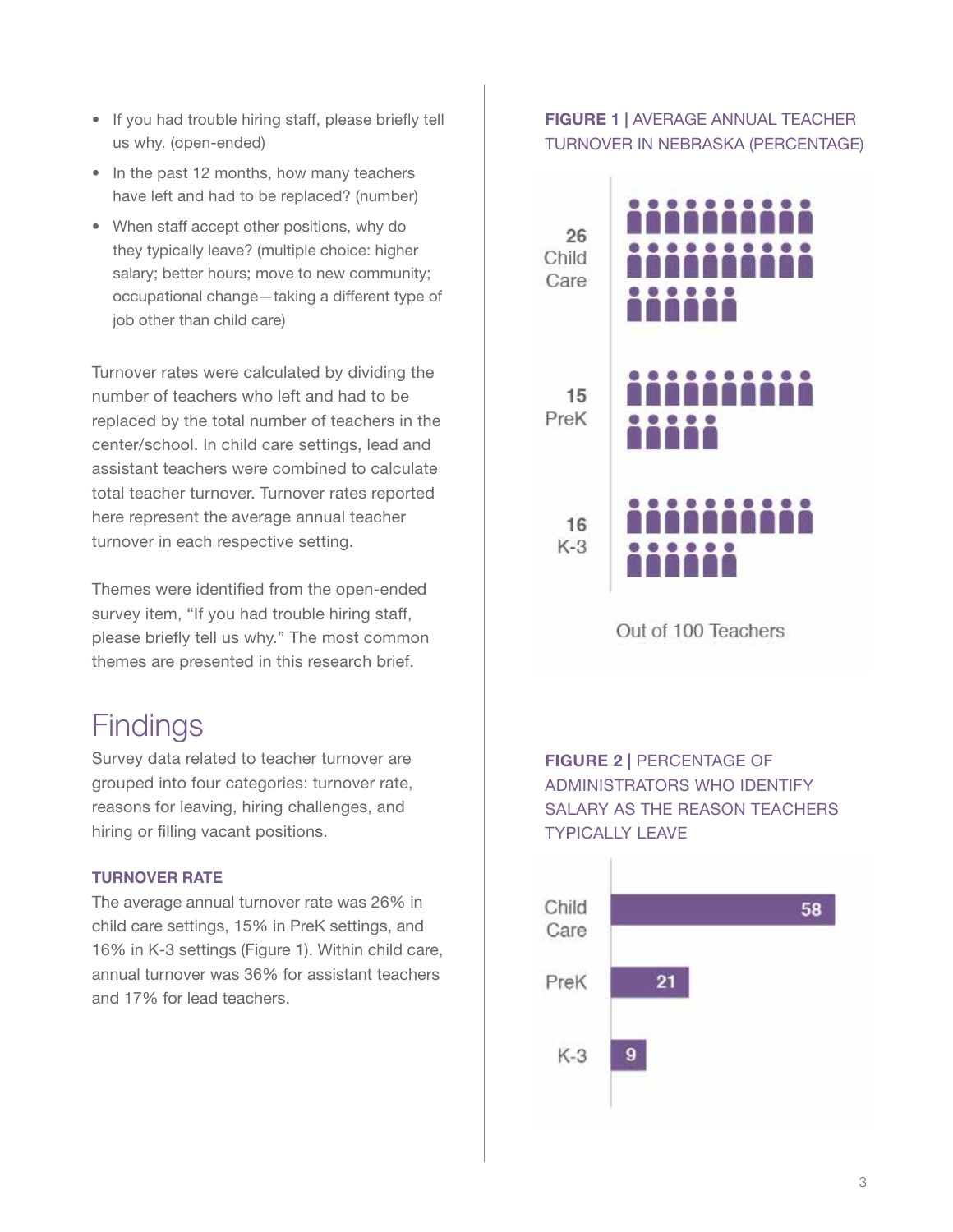#### **REASONS FOR LEAVING**

According to child care administrators, the most common reason teachers left was to earn higher salaries. Fifty-eight percent (84 of 144) of administrators identified "higher salary" as the reason teachers typically left their jobs. In contrast, only 21% of PreK administrators and 9% of K-3 administrators identified higher salaries as the reason teachers typically left their jobs (Figure 2).

Given that the annual earnings of child care teachers are less than \$19,000 a year<sup>7</sup>, well below the federal poverty level for a family of three<sup>8</sup>, it is not surprising that over half of child care administrators reported that teachers most commonly leave to obtain higher salaries.

According to PreK and K-3 administrators, the most common reason teachers left was to move to a new community, including a new school or town. Sixty-nine percent (130 of 188) of PreK administrators and 72% (107 of 149) of K-3 administrators identified a move to a new community as the reason teachers typically left their jobs. Only 17% of child care administrators identified a move to a new community as the reason teachers typically left their jobs.

#### **HIRING CHALLENGES**

Two survey items were used to identify hiring challenges administrators experienced. First, the close-ended item, "Have you had difficulty hiring staff because prospective candidates did not have appropriate training and/or certification?" revealed that 62% (95 of 153) of child care administrators, 27% (73 of 267) of PreK administrators, and 15% (25 of 167) of K-3 administrators had difficulty

hiring staff because candidates did not have appropriate training or certification (Figure 3).

When asked as an open-ended question, "If you had trouble hiring staff, please briefly tell us why," 65% (108 of 166) of child care administrators responded. Twenty-six percent (73 of 281) of PreK administrators responded, and 15% (26 of 175) of K-3 administrators responded.

The most common hiring challenge administrators identified in child care settings, other than lack of qualifications, was the inability to pay high enough salaries and/or provide benefits.

Thirty-one percent (33 of 108) of child care administrators identified this issue. Comparatively, pay and benefits were identified by seven (6%) PreK administrators and one (1%) K-3 teacher.

#### **HIRING OR FILLING VACANT POSITIONS**

Child care administrators reported spending between 0-24 months filling vacant positions, with an average of 2 months  $(SD = 2.8)$ . PreK administrators reported spending between 0-48 months filling vacant positions, with an average of 1.4 months  $(SD = 3.6)$ . K-3 administrators reported spending between 0-6 months filling vacant positions, with an average of 1 month (SD =  $.86$ ) (Figure 4).

### **Conclusion**

Turnover is a serious challenge across early childhood settings in Nebraska and throughout the nation. Publicly funded programs (PreK and K-3) face turnover challenges as teachers leave for reasons commensurate with other occupations, such as moving to a different school or community. Consistent with national trends, these data suggest that turnover is most prevalent in child care centers<sup>6</sup>. Approximately 3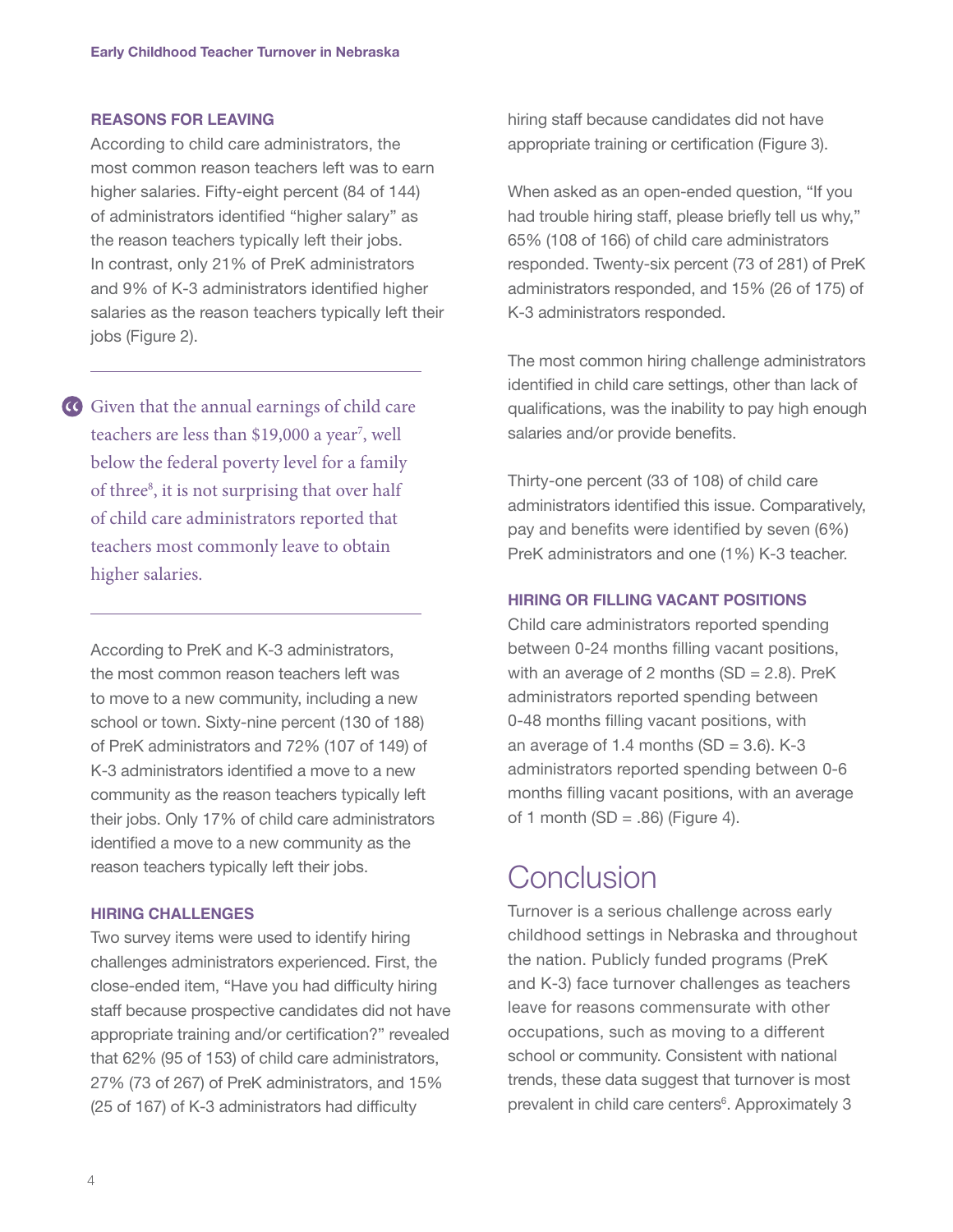out of 10 child care staff will leave each year.

Given that the annual earnings of child care teachers are less than \$19,000 a year<sup>7</sup>, well below the federal poverty level for a family of three<sup>8</sup>, it is not surprising that over half of child care administrators reported that teachers most commonly leave to obtain higher salaries.

An important consideration is that turnover is expensive for programs, further depleting their already limited resources.

On the hiring side, 62% of center administrators report difficulty hiring staff because prospective candidates lack appropriate training and certification. They require two months, on average, to fill vacancies. Many administrators (20%) also attribute hiring challenges to the inability to provide adequate pay and benefits, suggesting that the problem of turnover is cyclical: staff leave due to low pay, low pay impacts the qualifications of staff and subsequently fuels administrators' inability to hire qualified staff.

The problem of teacher turnover is often referred to as a "leaky bucket." Just as water placed in a leaky bucket will continue to drip out until the holes are filled, teachers will continue to leave a broken system until the system is repaired.

The compensation and supports provided to early child educators must be improved, particularly in child care settings, to promote a stable workforce that can support children and families in Nebraska.

*More information about the Nebraska Early Childhood Workforce Survey can be found at https://buffettinstitute.nebraska.edu/workforcesurvey.*

#### FIGURE 3 | PERCENTAGE OF ADMINISTRATORS WHO HAD DIFFICULTY HIRING STAFF BECAUSE CANDIDATES DID NOT HAVE APPROPRIATE TRAINING AND/ OR CERTIFICATION



#### FIGURE 4 | AVERAGE MONTHS TO FILL VACANT POSITIONS